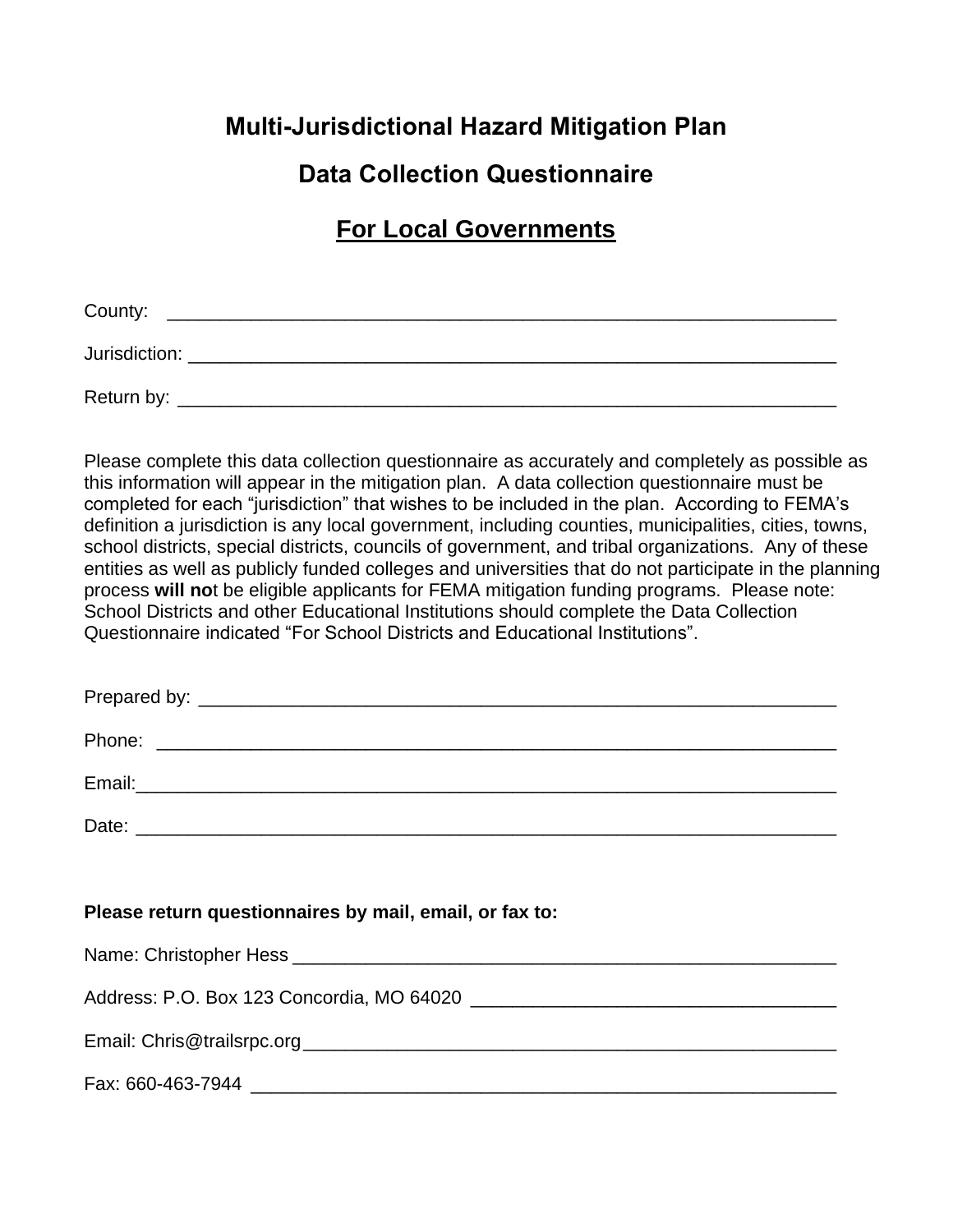## **CAPABILITY ASSESSMENT & INCORPORATION OF EXISTING PLANS, STUDIES, REPORTS AND TECHNICAL INFORMATION**

The purpose of this section is to collect information to document existing capabilities as well as determine existing plans, studies, reports, and technical information that may need to be incorporated in the mitigation plan. Although some of this information may have been captured in your previous mitigation plan, it is important to ensure this information is current in the plan update

Please indicate which of the following your jurisdiction has in place. For elements that do not pertain to your type of public entity, please indicate with "N/A". If applicable, please provide a completion date for the element. If your jurisdiction does not have a particular element, and a higher level of government has the authority pertaining to your jurisdiction, please indicate this in the comments column. If your jurisdiction has any of the **underlined and bolded** elements, please provide a copy of the document to the contact listed on the front and indicate method in the comments column (i.e. available on the web, will email or mail).

| <b>Element</b>                                                    | Yes, No, N/A | <b>Comments and/or Weblink</b> |  |  |  |
|-------------------------------------------------------------------|--------------|--------------------------------|--|--|--|
| <b>Planning Capabilities</b>                                      |              |                                |  |  |  |
| <b>Comprehensive Plan</b>                                         | Date:        |                                |  |  |  |
| <b>Builder's Plan</b>                                             | Date:        |                                |  |  |  |
| Capital Improvement Plan                                          | Date:        |                                |  |  |  |
| <b>City Emergency Operations Plan</b>                             | Date:        |                                |  |  |  |
| <b>County Emergency Operations Plan</b>                           | Date:        |                                |  |  |  |
| Local Recovery Plan                                               | Date:        |                                |  |  |  |
| <b>County Recovery Plan</b>                                       | Date:        |                                |  |  |  |
| <b>City Mitigation Plan</b>                                       | Date:        |                                |  |  |  |
| <b>County Mitigation Plan</b>                                     | Date:        |                                |  |  |  |
| Debris Management Plan                                            | Date:        |                                |  |  |  |
| <b>Economic Development Plan</b>                                  | Date:        |                                |  |  |  |
| <b>Transportation Plan</b>                                        | Date:        |                                |  |  |  |
| Land-use Plan                                                     | Date:        |                                |  |  |  |
| Flood Mitigation Assistance (FMA) Plan                            | Date:        |                                |  |  |  |
| <b>Watershed Plan</b>                                             | Date:        |                                |  |  |  |
| Firewise or other fire mitigation plan                            | Date:        |                                |  |  |  |
| <b>Critical Facilities Plan</b><br>(Mitigation/Response/Recovery) | Date:        |                                |  |  |  |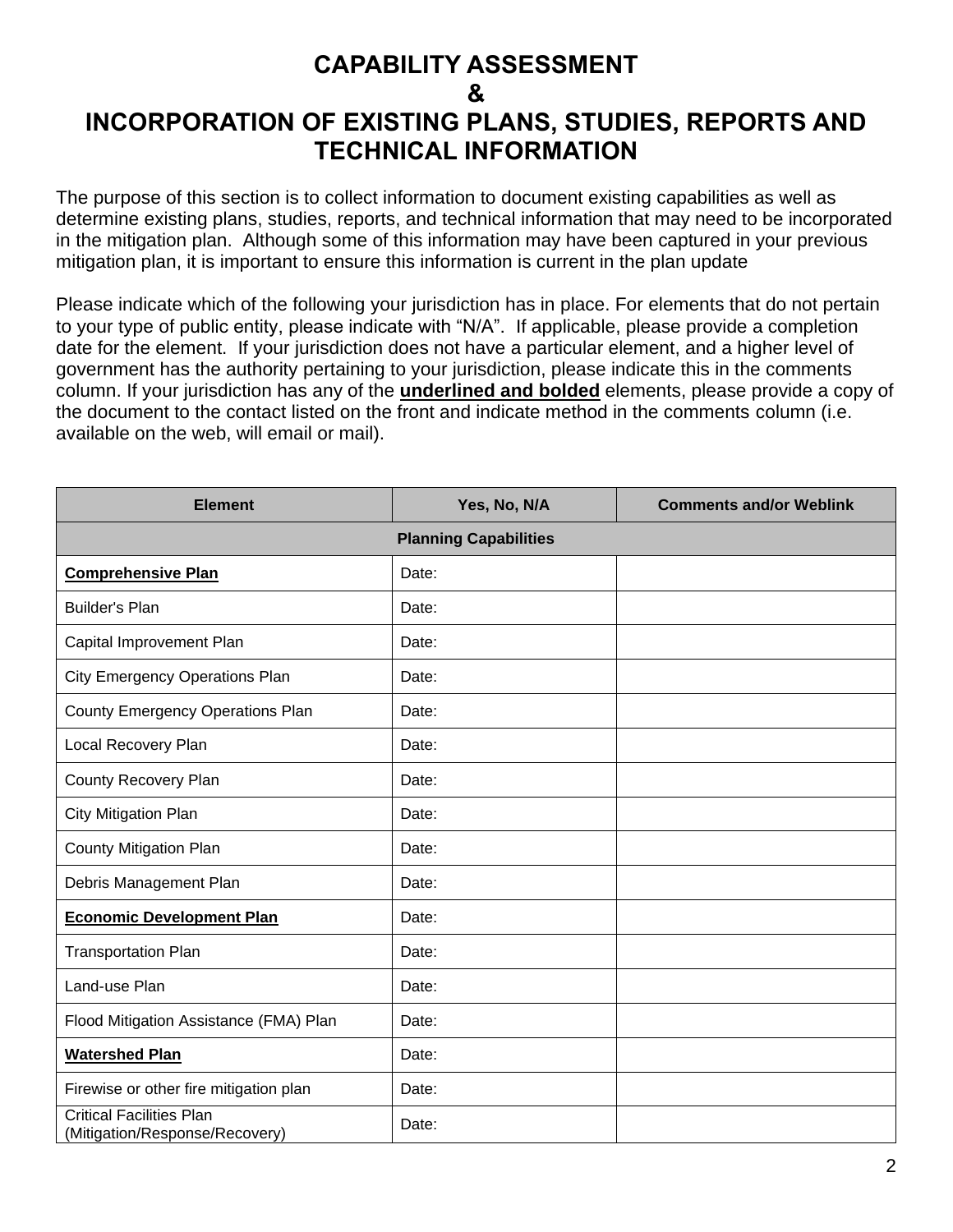| <b>Element</b>                                                     | Yes, No, N/A | <b>Comments and/or Weblink</b>            |  |  |  |
|--------------------------------------------------------------------|--------------|-------------------------------------------|--|--|--|
| <b>Policies/Ordinance</b>                                          |              |                                           |  |  |  |
| Zoning Ordinance                                                   |              |                                           |  |  |  |
| <b>Building Code</b>                                               | Version:     |                                           |  |  |  |
| Floodplain Ordinance                                               | Date:        |                                           |  |  |  |
| <b>Subdivision Ordinance</b>                                       |              |                                           |  |  |  |
| <b>Tree Trimming Ordinance</b>                                     |              |                                           |  |  |  |
| Nuisance Ordinance                                                 |              |                                           |  |  |  |
| <b>Stormwater Ordinance</b>                                        |              |                                           |  |  |  |
| Drainage Ordinance                                                 |              |                                           |  |  |  |
| Site Plan Review Requirements                                      |              |                                           |  |  |  |
| <b>Historic Preservation Ordinance</b>                             |              |                                           |  |  |  |
| Landscape Ordinance                                                |              |                                           |  |  |  |
|                                                                    | Program      |                                           |  |  |  |
| Zoning/Land Use Restrictions                                       |              |                                           |  |  |  |
| <b>Codes Building Site/Design</b>                                  |              |                                           |  |  |  |
| Hazard Awareness Program                                           |              |                                           |  |  |  |
| National Flood Insurance Program (NFIP)                            |              |                                           |  |  |  |
| <b>NFIP Community Rating System</b><br>(CRS) program               |              | If so, what is your current level rating? |  |  |  |
| National Weather Service (NWS)<br><b>Storm Ready Certification</b> |              |                                           |  |  |  |
| <b>Firewise Community Certification</b>                            |              |                                           |  |  |  |
| <b>Building Code Effectiveness Grading</b><br>(BCEGs)              |              |                                           |  |  |  |
| <b>ISO Fire Rating</b>                                             | Rating:      |                                           |  |  |  |
| Economic Development Program                                       |              |                                           |  |  |  |
| Land Use Program                                                   |              |                                           |  |  |  |
| <b>Public Education/Awareness</b>                                  |              |                                           |  |  |  |
| <b>Property Acquisition</b>                                        |              |                                           |  |  |  |
| Planning/Zoning Boards                                             |              |                                           |  |  |  |
| Stream Maintenance Program                                         |              |                                           |  |  |  |
| <b>Tree Trimming Program</b>                                       |              |                                           |  |  |  |
| <b>Engineering Studies for Streams</b><br>(Local/County/Regional)  |              |                                           |  |  |  |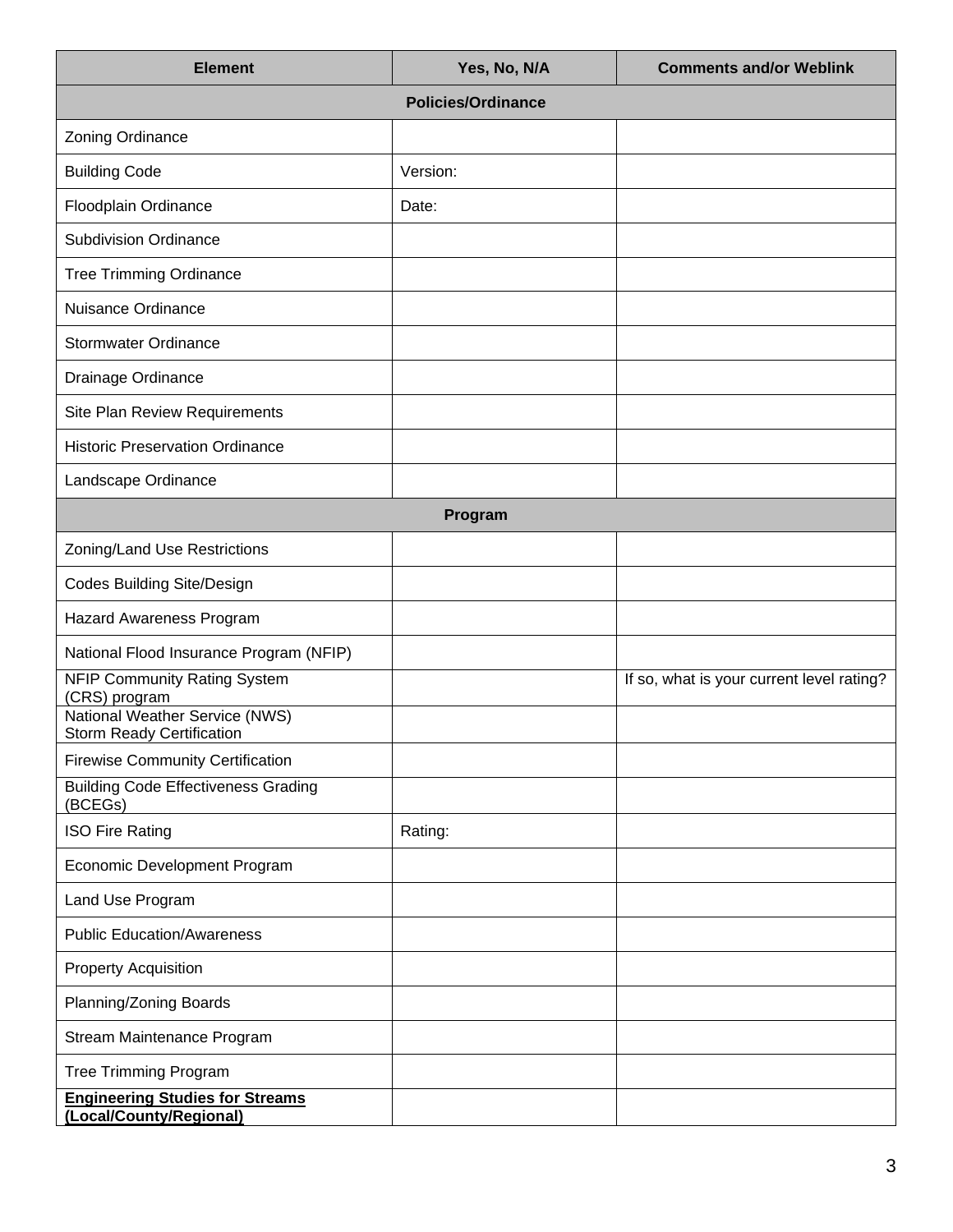| <b>Element</b>                                     | Yes, No, N/A                                  | <b>Comments and/or Weblink</b> |
|----------------------------------------------------|-----------------------------------------------|--------------------------------|
| <b>Mutual Aid Agreements</b>                       |                                               |                                |
|                                                    | <b>Studies/Reports/Maps</b>                   |                                |
| <b>Hazard Analysis/Risk Assessment (City)</b>      |                                               |                                |
| <b>Hazard Analysis/Risk Assessment</b><br>(County) |                                               |                                |
| <b>Evacuation Route Map</b>                        |                                               |                                |
| <b>Critical Facilities Inventory</b>               |                                               |                                |
| <b>Vulnerable Population Inventory</b>             |                                               |                                |
| <b>Land Use Map</b>                                |                                               |                                |
| <b>Staff/Department</b>                            |                                               | <b>Full Time or Part Time?</b> |
| <b>Building Code Official</b>                      |                                               |                                |
| <b>Building Inspector</b>                          |                                               |                                |
| Mapping Specialist (GIS)                           |                                               |                                |
| Engineer                                           |                                               |                                |
| Development Planner                                |                                               |                                |
| <b>Public Works Official</b>                       |                                               |                                |
| <b>Emergency Management Coordinator</b>            |                                               |                                |
| NFIP Floodplain Administrator                      |                                               |                                |
| <b>Emergency Response Team</b>                     |                                               |                                |
| Hazardous Materials Expert                         |                                               |                                |
| Local Emergency Planning Committee                 |                                               |                                |
| <b>County Emergency Management Commission</b>      |                                               |                                |
| <b>Sanitation Department</b>                       |                                               |                                |
| <b>Transportation Department</b>                   |                                               |                                |
| <b>Economic Development Department</b>             |                                               |                                |
| <b>Housing Department</b>                          |                                               |                                |
| <b>Historic Preservation</b>                       |                                               |                                |
| <b>Non-Governmental Organizations (NGOs)</b>       | Is there a local chapter?<br><b>Yes or No</b> |                                |
| <b>American Red Cross</b>                          |                                               |                                |
| Salvation Army                                     |                                               |                                |
| Veterans Groups                                    |                                               |                                |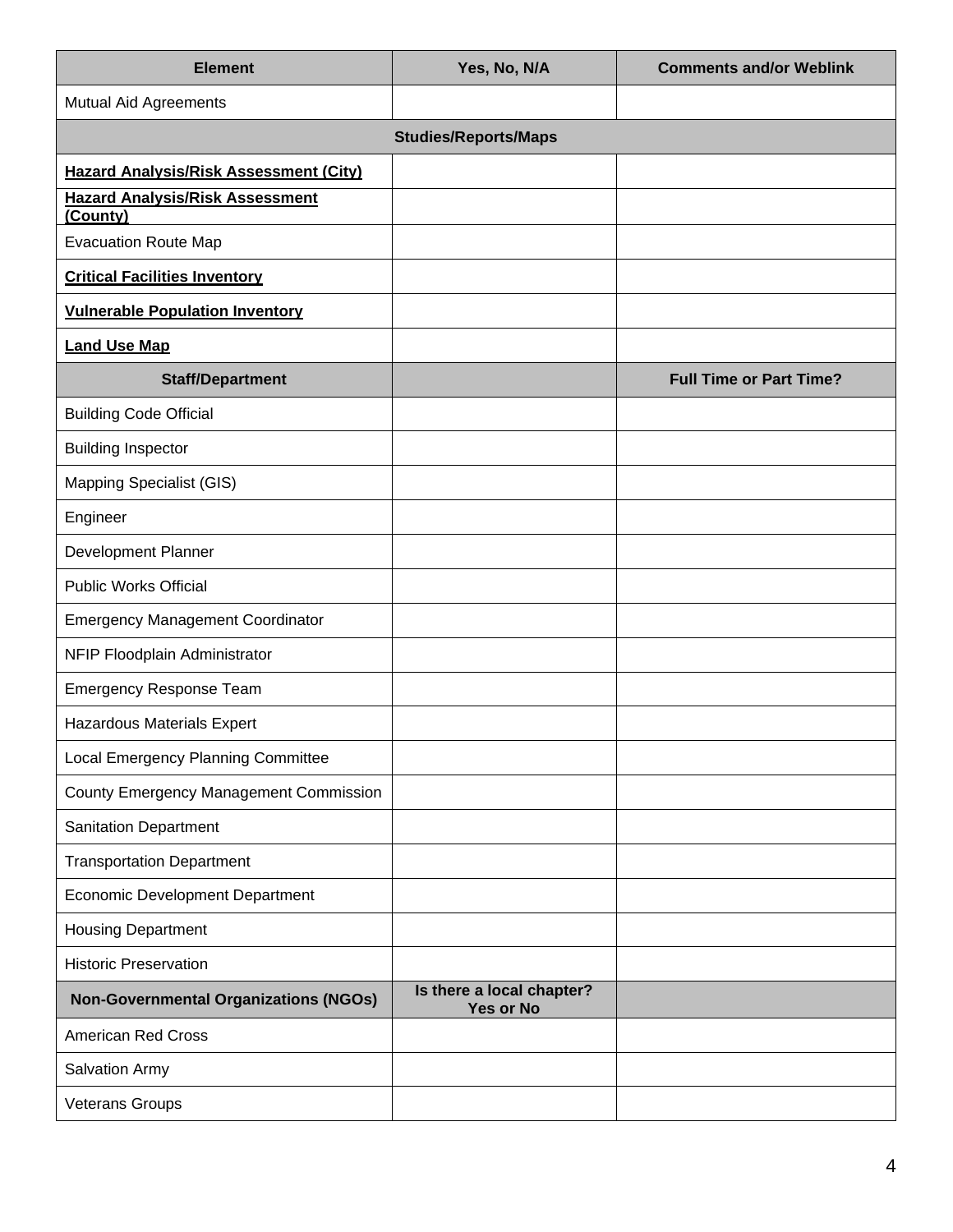| <b>Element</b>                                          | Yes, No, N/A | <b>Comments and/or Weblink</b>                    |  |  |
|---------------------------------------------------------|--------------|---------------------------------------------------|--|--|
| Local Environmental Organization                        |              |                                                   |  |  |
| <b>Homeowner Associations</b>                           |              |                                                   |  |  |
| Neighborhood Associations                               |              |                                                   |  |  |
| <b>Chamber of Commerce</b>                              |              |                                                   |  |  |
| <b>Community Organizations</b><br>(Lions, Kiwanis, etc. |              |                                                   |  |  |
| <b>Financial Resources</b>                              |              | Is your jurisdiction able to?<br><b>Yes or No</b> |  |  |
| Apply for Community Development Block Grants            |              |                                                   |  |  |
| Fund projects thru Capital Improvements funding         |              |                                                   |  |  |
| Authority to levy taxes for specific purposes           |              |                                                   |  |  |
| Fees for water, sewer, gas, or electric services        |              |                                                   |  |  |
| Impact fees for new development                         |              |                                                   |  |  |
| Incur debt through general obligation bonds             |              |                                                   |  |  |
| Incur debt through special tax bonds                    |              |                                                   |  |  |
| Incur debt through private activities                   |              |                                                   |  |  |
| Withhold spending in hazard prone areas                 |              |                                                   |  |  |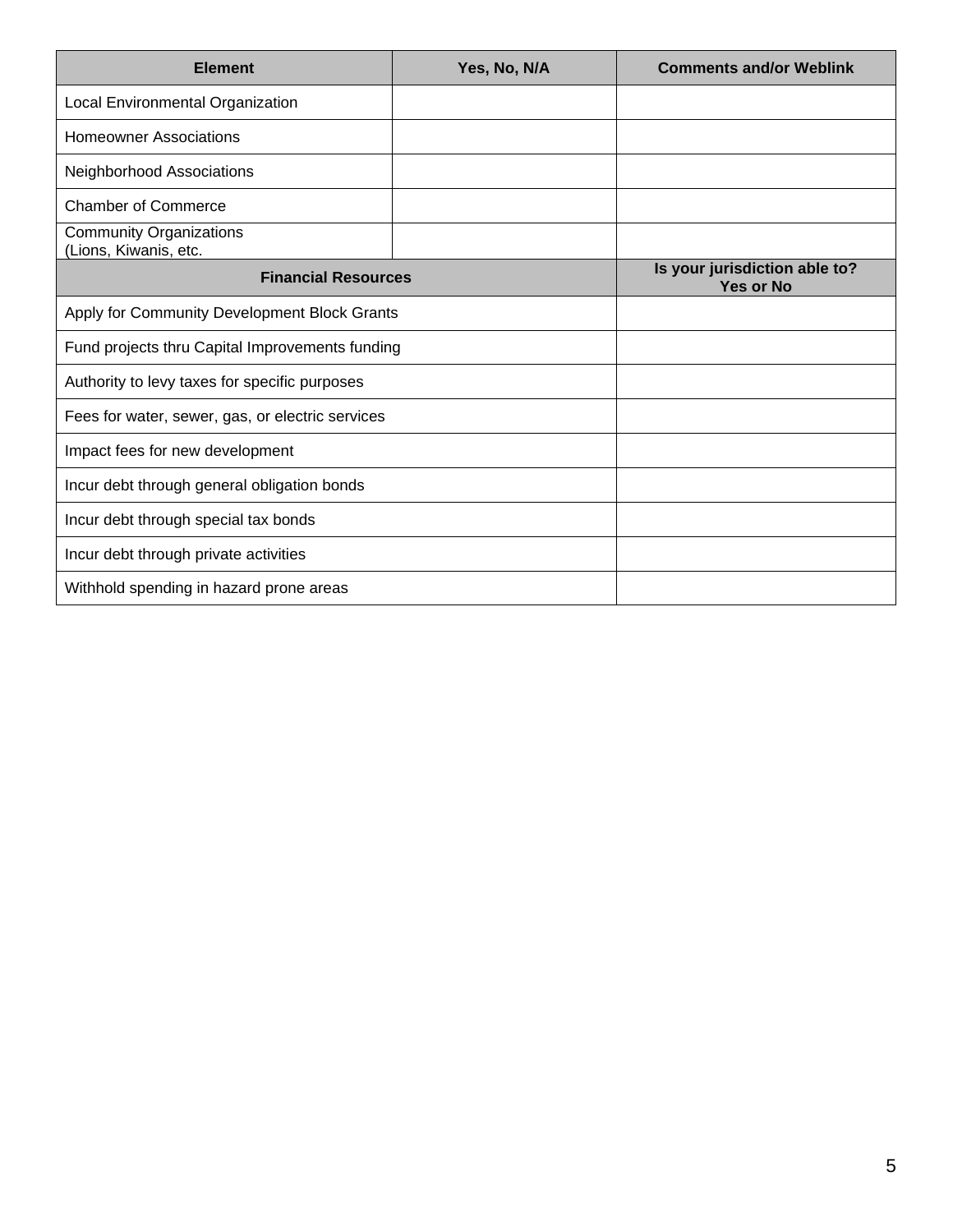**For plan updates, the plan maintenance process outlined in your previous plan requires all participating jurisdictions to incorporate the requirements of the mitigation plan into other planning mechanisms, when appropriate. A key element of effective implementation of mitigation is for the mitigation plan to be incorporated in existing authorities, policies, programs, and resources. Next to each applicable planning mechanism, indicate how your jurisdiction incorporated the previous mitigation plan. If no incorporation has occurred, please explain, including background information detailing any challenges preventing incorporation.**

| <b>Planning Capabilities</b>                                                         | <b>Method of Incorporation</b><br>Since Previous Plan or Challenges Preventing Incorporation |
|--------------------------------------------------------------------------------------|----------------------------------------------------------------------------------------------|
| <b>Comprehensive Plan</b>                                                            |                                                                                              |
| <b>Builder's Plan</b>                                                                |                                                                                              |
| <b>Capital Improvement Plan</b>                                                      |                                                                                              |
| <b>Local Recovery Plan</b>                                                           |                                                                                              |
| <b>County Recovery Plan</b>                                                          |                                                                                              |
| <b>Debris Management Plan</b>                                                        |                                                                                              |
| <b>Economic Development Plan</b>                                                     |                                                                                              |
| <b>Transportation Plan</b>                                                           |                                                                                              |
| <b>Land-use Plan</b>                                                                 |                                                                                              |
| <b>Watershed Plan</b>                                                                |                                                                                              |
| Firewise or other Fire Mitigation Plan such<br>as Community Wildfire Protection Plan |                                                                                              |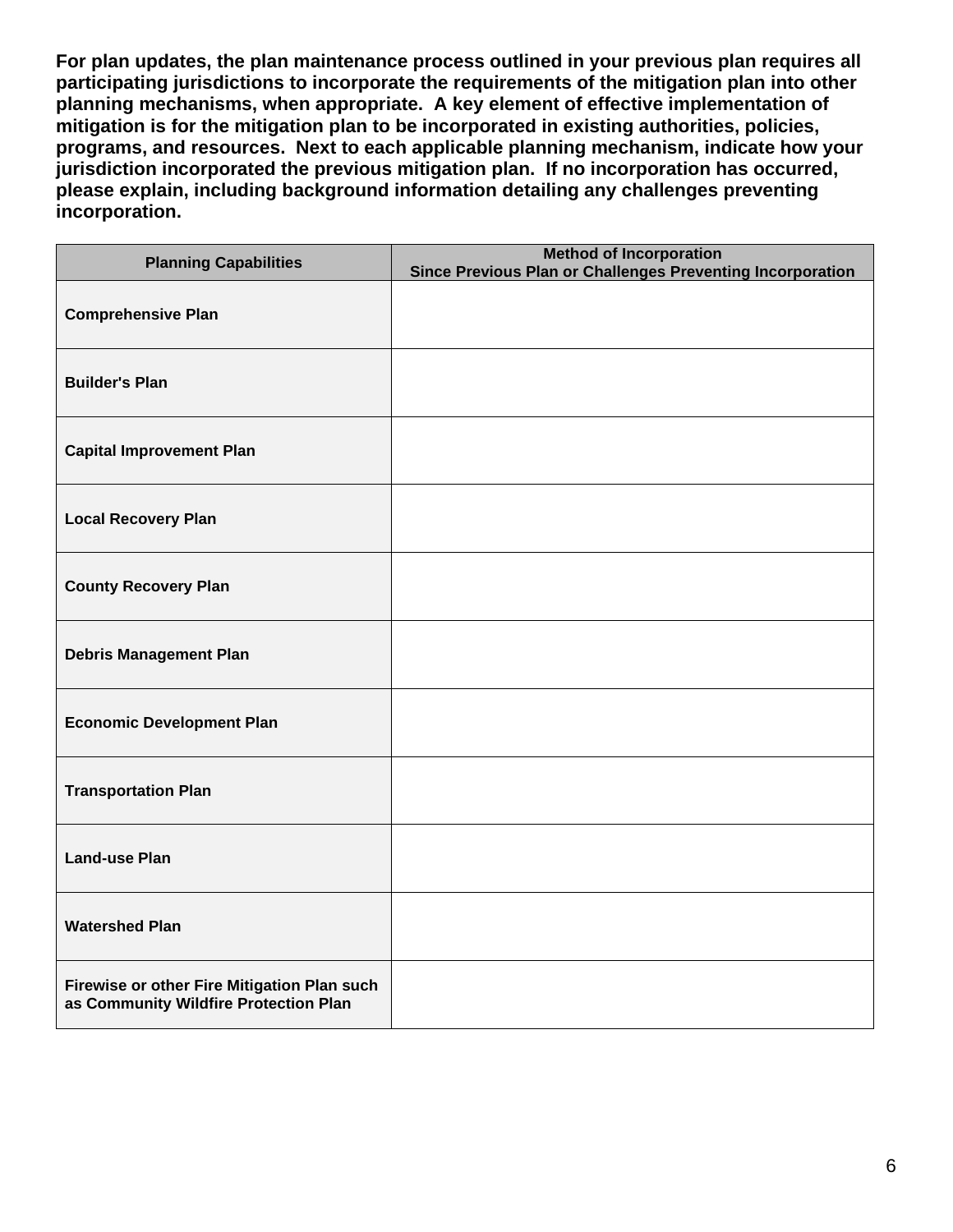### **Additional Questions**

- 1. How is your government structure organized? (Commission, Mayor/City Council, how many members)
- 2. List any past or ongoing public education or information programs, such as for responsible water use, fire safety, household preparedness, or environmental education.
- 3. List any other past or ongoing projects or programs designed to reduce disaster losses, these may include projects to protect critical facilities. Be sure to include pending or approved projects submitted for FEMA mitigation grants.
- 4. Describe any hazard-related concerns or issues regarding the vulnerability of special needs populations, such as the elderly, disabled, low-income, or migrant farm workers.
- 5. How many outdoor warning sirens are in your community?

How are they activated (indicate responsible department/personnel)?

- 6. Does your community utilize any other warning systems such as Cable Override, Reverse 911, etc? If so, please describe.
- 7. Does your community have designated public tornado shelters/saferooms? If so, are they constructed in accordance with FEMA standards?

Please provide address locations: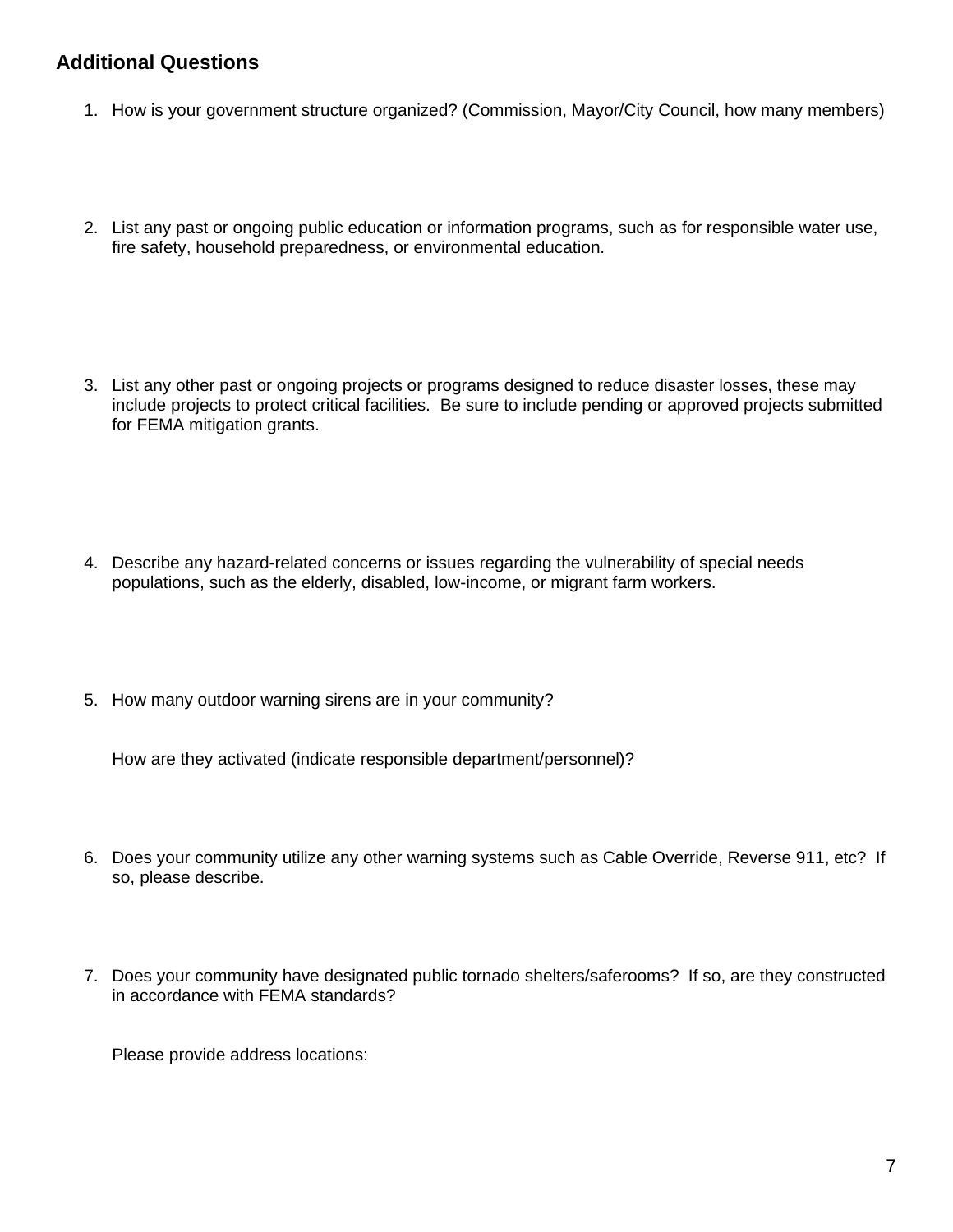- 8. List residential, commercial and industrial development in your jurisdiction since last plan update.
- 9. Describe development trends and expected growth areas. Is any new development expected to occur in the 100-year floodplain? Is any new development expected to occur in any other known hazard areas? If possible, please provide a map indicating potential/planned growth areas.
- 10.Are any new facilities or infrastructure planned for construction during the next five years? If so, please provide facility name and purpose along with proposed locations, if known.
- 11.Please list major employers in your jurisdiction with an estimated number of employees.

12. Please list Mitigation Planning Committee members who served during the development of the previously approved plan. Was the process set forth for monitoring the implementation of the previously approved mitigation plan adhered to? Did the Committee meet as was specified in the previously approved plan? Why or why not?

13. Describe your jurisdiction's participation in the NFIP. Include information about how compliance with the NFIP is enforced locally.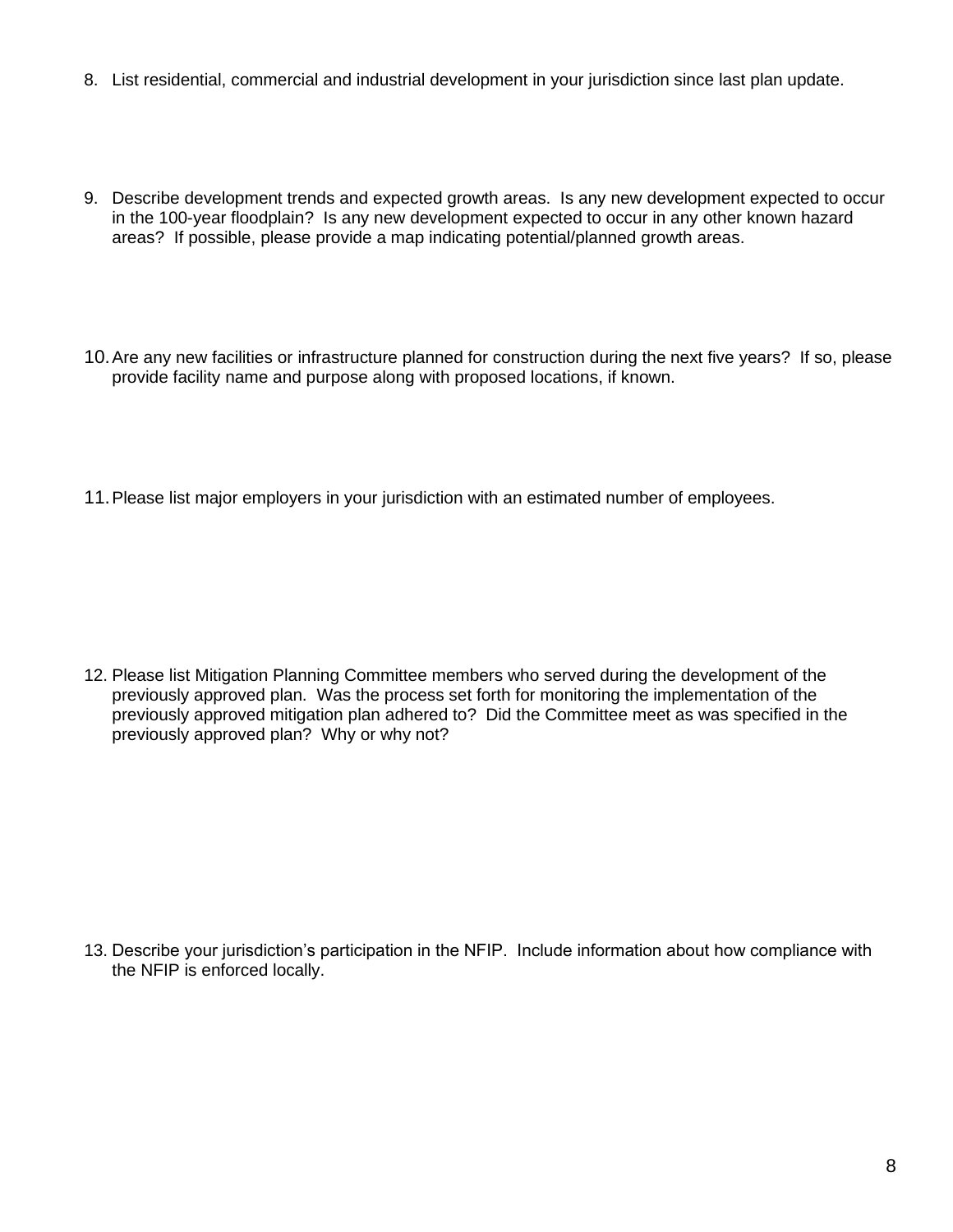# **VULNERABILITY ASSESSMENT**

The purpose of this worksheet is to assess the vulnerable buildings, populations, critical facilities, infrastructure, and other important assets in your community by using the best available data to complete the table. Use the table on the next page to compile a detailed inventory of specific assets at risk including critical facilities and infrastructure; natural, cultural, and historical assets; and economic assets. In the natural hazard column of the asset inventory table, indicate (by assigned abbreviation) which of the following hazards the asset is vulnerable to:

| <b>Natural Hazards</b>            |                                                            |  |
|-----------------------------------|------------------------------------------------------------|--|
| Flooding (Major & Flash) - RF     | Drought - D                                                |  |
| Levee Failure - LF                | Extreme Temperature - ET                                   |  |
| Dam Failure - DF                  | Severe Thunderstorm (incl. winds, hail, lightning) - ST    |  |
| Earthquake - EQ                   | Severe Winter Weather (incl. snow, ice, severe cold) - SWW |  |
| Land Subsidence / Sinkholes - LSS | Tornadoes - T                                              |  |
| Drought - D                       | Wildfire - WF                                              |  |

### **Critical Facilities and Infrastructure**

A critical facility may be defined as one that is essential in providing utility or direction either during the response to an emergency or during the recovery operation. FEMA's HAZUS-MH loss estimation software uses the following three categories of critical assets. 'Essential facilities' are those that if damaged would have devastating impacts on disaster response and/or recovery. 'High potential loss facilities' are those that would have a high loss or impact on the community. Transportation and lifeline facilities are third category of critical assets; examples are provided below.

Hospitals and other medical facilities Police stations Fire station Emergency Operations **Centers** 

### **Essential Facilities High Potential Loss Facilities Transportation and Lifeline**

Power plants Dams/levees Military installations Hazardous material sites **Schools Shelters** Day care centers Nursing homes Main government buildings

Highways, bridges, and tunnels Railroads and facilities Bus facilities **Airports** Water treatment facilities Natural gas facilities and pipelines Oil facilities and pipelines Communications facilities

### **Economic Assets**

Economic assets at risk may include major employers or primary economic sectors, such as agriculture, whose losses or inoperability would have severe impacts on the community and its ability to recover from disaster.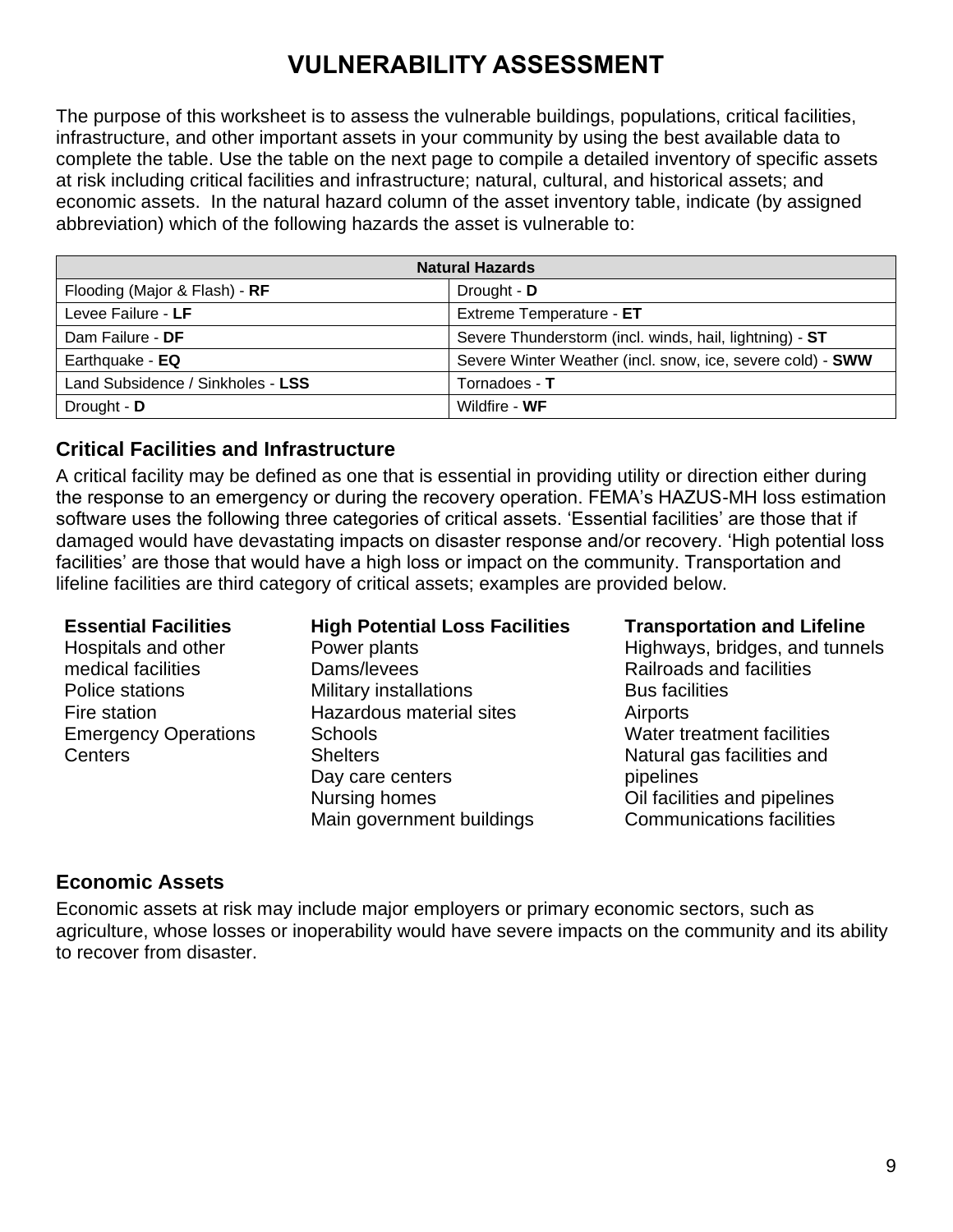### **Asset Inventory**

Please list critical facilities and other community assets, the square feet, values, and occupancy/capacity. If not applicable, enter "N/A"). In the last column, use the codes from the previous page to indicate hazards to which the asset is vulnerable. Add as many rows as needed. If this information is available in GIS format, please provide.

### **Critical Facilities**

| <b>Name of Asset</b> | <b>Address</b>                                                                                                              | Area<br>(sq.fr.) | Replacement<br>Value<br>(Insured)<br>$($ \$) | <b>Contents</b><br>Value<br>$($ \$) | Occupancy/<br>Capacity<br>(# ) | <b>Natural</b><br><b>Hazards</b> |
|----------------------|-----------------------------------------------------------------------------------------------------------------------------|------------------|----------------------------------------------|-------------------------------------|--------------------------------|----------------------------------|
|                      | Essential Facilities such as hospitals and other medical facilities, police and fire stations, Emergency Operations Centers |                  |                                              |                                     |                                |                                  |
|                      |                                                                                                                             |                  |                                              |                                     |                                |                                  |
|                      |                                                                                                                             |                  |                                              |                                     |                                |                                  |
|                      |                                                                                                                             |                  |                                              |                                     |                                |                                  |
|                      |                                                                                                                             |                  |                                              |                                     |                                |                                  |
|                      |                                                                                                                             |                  |                                              |                                     |                                |                                  |
|                      |                                                                                                                             |                  |                                              |                                     |                                |                                  |
|                      |                                                                                                                             |                  |                                              |                                     |                                |                                  |
|                      |                                                                                                                             |                  |                                              |                                     |                                |                                  |
|                      |                                                                                                                             |                  |                                              |                                     |                                |                                  |
|                      |                                                                                                                             |                  |                                              |                                     |                                |                                  |
|                      |                                                                                                                             |                  |                                              |                                     |                                |                                  |
|                      |                                                                                                                             |                  |                                              |                                     |                                |                                  |
|                      |                                                                                                                             |                  |                                              |                                     |                                |                                  |
|                      |                                                                                                                             |                  |                                              |                                     |                                |                                  |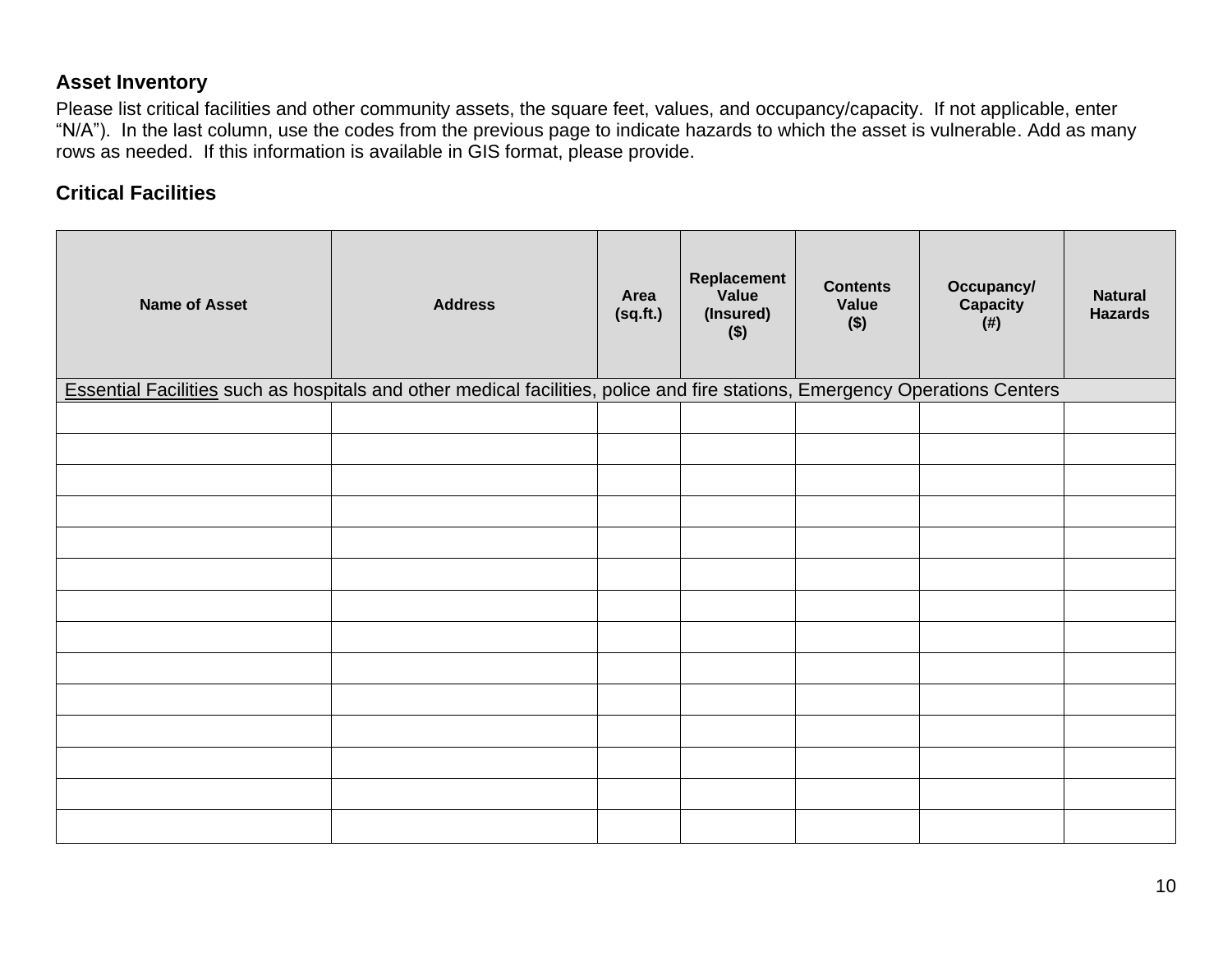| <b>Name of Asset</b> | <b>Address</b>                                                                                                                                                                                                                                                        | Area<br>(sq.fr.) | Replacement<br>Value<br>(Insured)<br>$($)$ | <b>Contents</b><br>Value<br>$($ \$) | Occupancy/<br><b>Capacity</b><br>$($ # $)$ | <b>Natural</b><br><b>Hazards</b> |
|----------------------|-----------------------------------------------------------------------------------------------------------------------------------------------------------------------------------------------------------------------------------------------------------------------|------------------|--------------------------------------------|-------------------------------------|--------------------------------------------|----------------------------------|
|                      | High Potential Loss Facilities such as power plants, dams/levees, military installations, hazardous materials sites, shelters, day care<br>centers, nursing homes, main government buildings (Do not include schools—they will be reported by the school districts)   |                  |                                            |                                     |                                            |                                  |
|                      |                                                                                                                                                                                                                                                                       |                  |                                            |                                     |                                            |                                  |
|                      |                                                                                                                                                                                                                                                                       |                  |                                            |                                     |                                            |                                  |
|                      |                                                                                                                                                                                                                                                                       |                  |                                            |                                     |                                            |                                  |
|                      |                                                                                                                                                                                                                                                                       |                  |                                            |                                     |                                            |                                  |
|                      |                                                                                                                                                                                                                                                                       |                  |                                            |                                     |                                            |                                  |
|                      |                                                                                                                                                                                                                                                                       |                  |                                            |                                     |                                            |                                  |
|                      |                                                                                                                                                                                                                                                                       |                  |                                            |                                     |                                            |                                  |
|                      |                                                                                                                                                                                                                                                                       |                  |                                            |                                     |                                            |                                  |
|                      | Transportation and Lifelines such as highways, bridges, and tunnels; railroads and facilities, bus facilities, airports, water treatment<br>facilities, natural gas facilities and pipelines, oil facilities, oil facilities and pipelines, communications facilities |                  |                                            |                                     |                                            |                                  |
|                      |                                                                                                                                                                                                                                                                       |                  |                                            |                                     |                                            |                                  |
|                      |                                                                                                                                                                                                                                                                       |                  |                                            |                                     |                                            |                                  |
|                      |                                                                                                                                                                                                                                                                       |                  |                                            |                                     |                                            |                                  |
|                      |                                                                                                                                                                                                                                                                       |                  |                                            |                                     |                                            |                                  |
|                      |                                                                                                                                                                                                                                                                       |                  |                                            |                                     |                                            |                                  |
|                      |                                                                                                                                                                                                                                                                       |                  |                                            |                                     |                                            |                                  |
|                      |                                                                                                                                                                                                                                                                       |                  |                                            |                                     |                                            |                                  |
|                      |                                                                                                                                                                                                                                                                       |                  |                                            |                                     |                                            |                                  |

**\*If replacement cost data is not available, use the best available data (assessed valuation or other method for estimating cost) and explain any data deficiencies.**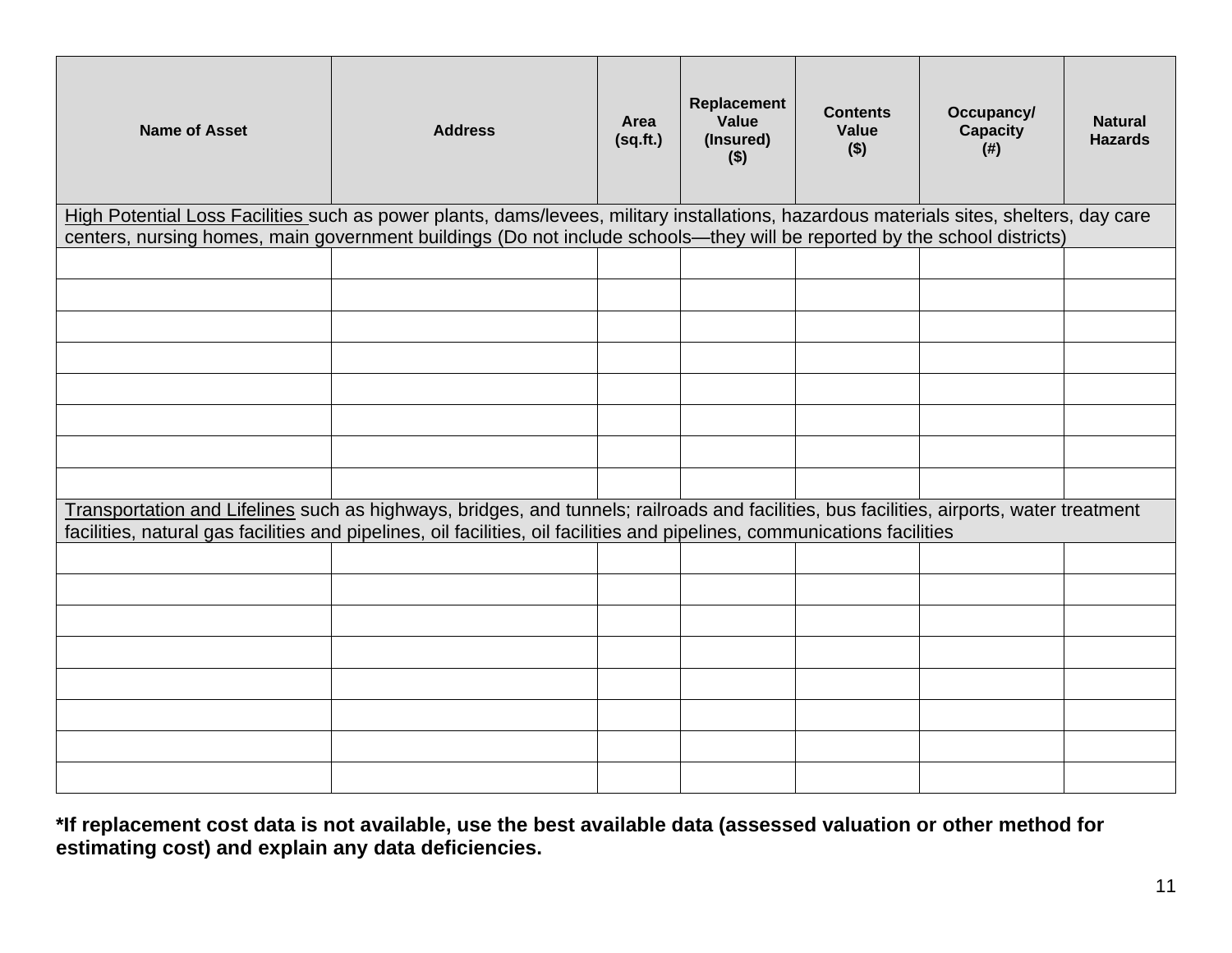# **Economic Assets (Major Employers, etc)**

| <b>Asset</b> | <b>Address</b> | Product/<br><b>Service</b> | Value<br>(if known) | <b>Number of</b><br><b>Employees</b> | <b>Hazards</b> |
|--------------|----------------|----------------------------|---------------------|--------------------------------------|----------------|
|              |                |                            |                     |                                      |                |
|              |                |                            |                     |                                      |                |
|              |                |                            |                     |                                      |                |
|              |                |                            |                     |                                      |                |
|              |                |                            |                     |                                      |                |
|              |                |                            |                     |                                      |                |
|              |                |                            |                     |                                      |                |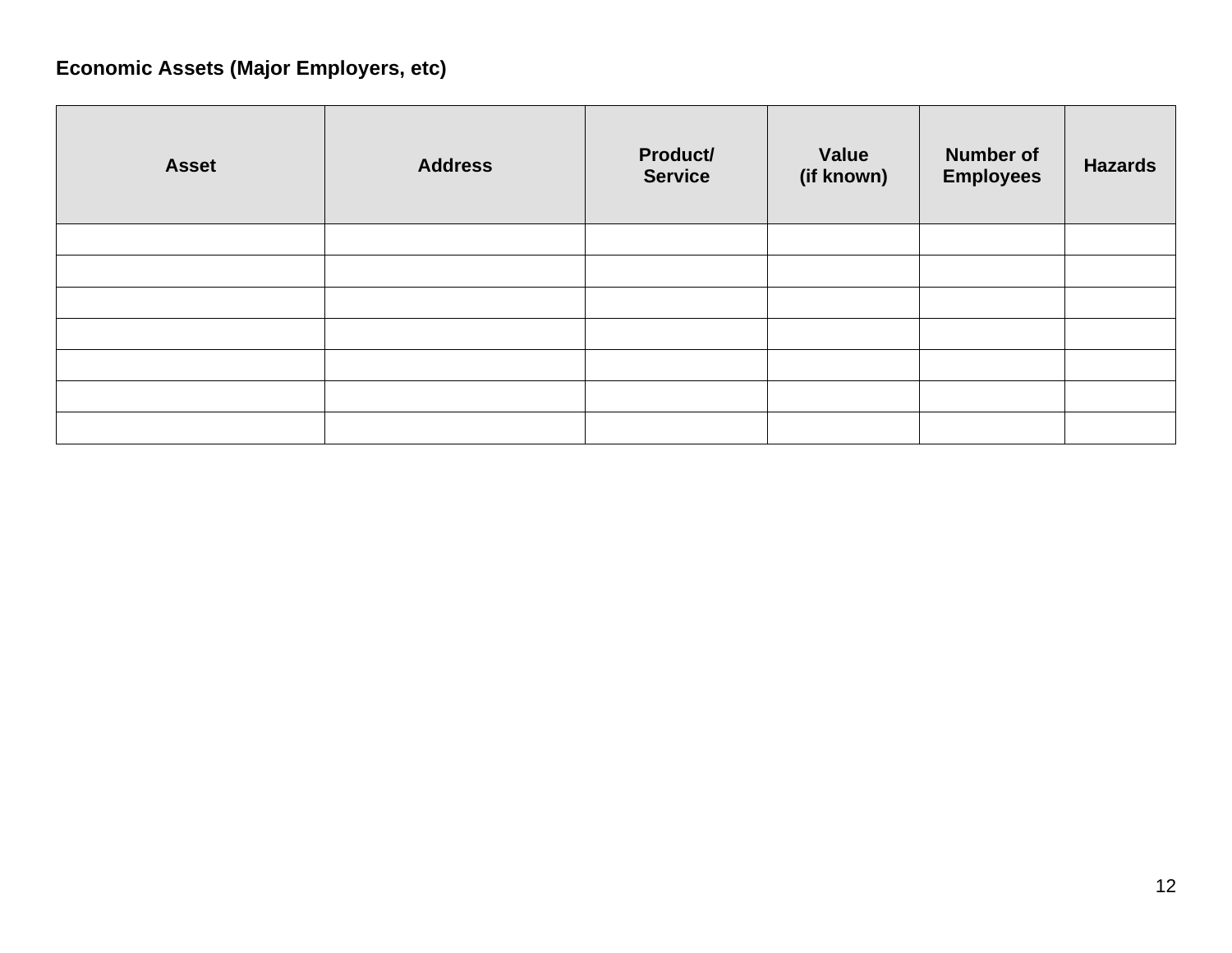# **HISTORIC HAZARD EVENTS**

Please fill out the sheet on the next page for each significant hazard event that affected **Your Jurisdiction. Make as many copies as necessary to record all events** and complete with as much detail as possible. This includes all events associated with the hazards listed below that have caused previous damage in your jurisdiction. It is especially important to capture events that either were not included in the previous Hazard Mitigation Plan or occurred since the plan was completed. Attach supporting documentation, photocopies of newspaper articles, or other original sources.

| <b>Jurisdiction</b>                   |  |
|---------------------------------------|--|
| <b>Type of event</b>                  |  |
| Nature and magnitude of event         |  |
| <b>Location</b>                       |  |
| Date of event                         |  |
| <b>Injuries</b>                       |  |
| <b>Deaths</b>                         |  |
| <b>Property damage</b>                |  |
| Infrastructure damage                 |  |
| <b>Crop damage</b>                    |  |
| <b>Business/economic impacts</b>      |  |
| Road/school/other closures            |  |
| Other damage                          |  |
| <b>Insured losses</b>                 |  |
| Federal/state disaster relief funding |  |
| <b>Source of information</b>          |  |
| <b>Comments</b>                       |  |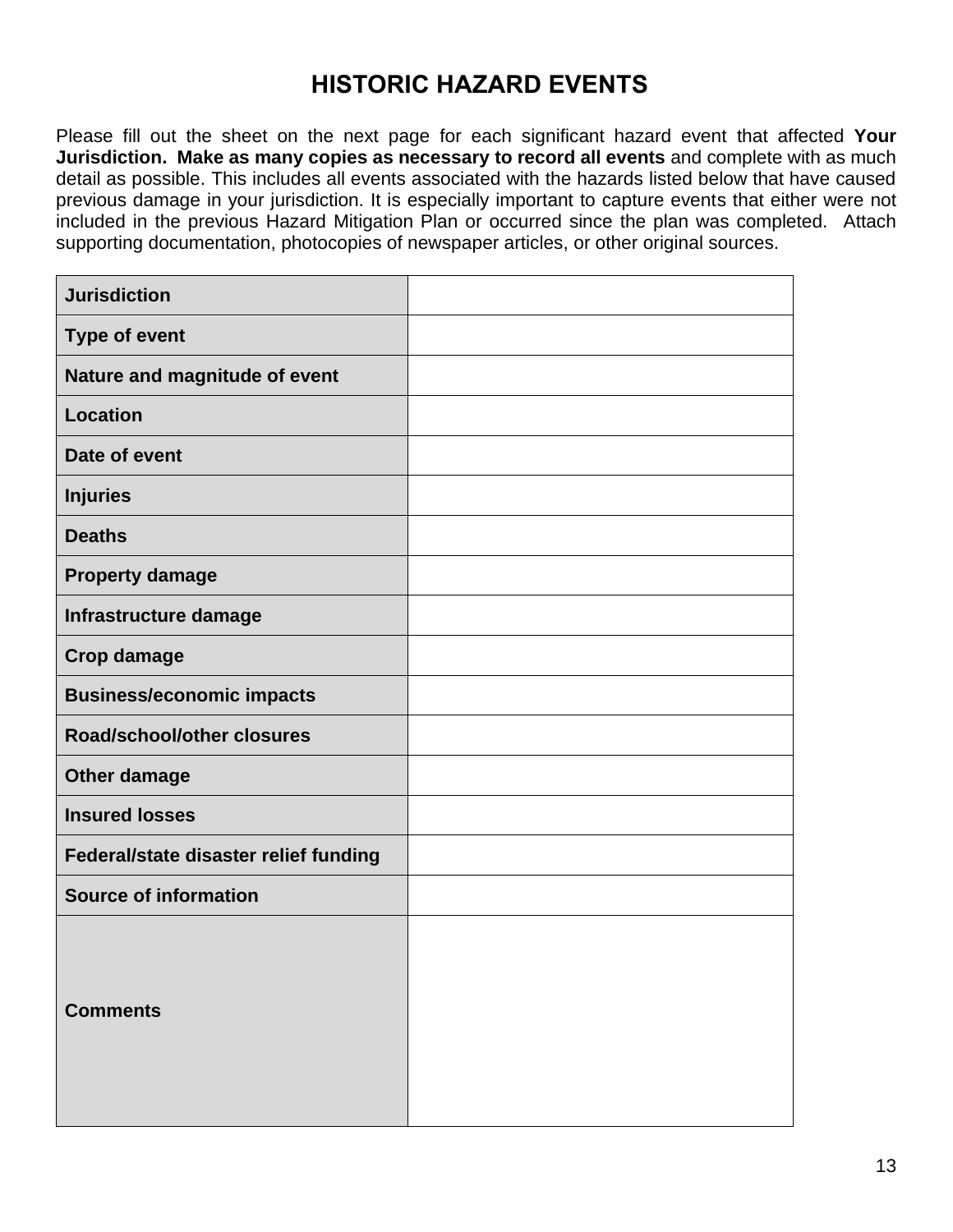# **HISTORIC HAZARD EVENTS (continued)**

Please fill out the sheet on the next page for each significant hazard event that affected **Your Jurisdiction. Make as many copies as necessary to record all events** and complete with as much detail as possible. This includes all events associated with the hazards listed below that have caused previous damage in your jurisdiction. It is especially important to capture events that either were not included in the previous Hazard Mitigation Plan or occurred since the plan was completed. Attach supporting documentation, photocopies of newspaper articles, or other original sources.

| <b>Jurisdiction</b>                   |  |
|---------------------------------------|--|
| <b>Type of event</b>                  |  |
| Nature and magnitude of event         |  |
| <b>Location</b>                       |  |
| Date of event                         |  |
| <b>Injuries</b>                       |  |
| <b>Deaths</b>                         |  |
| <b>Property damage</b>                |  |
| Infrastructure damage                 |  |
| <b>Crop damage</b>                    |  |
| <b>Business/economic impacts</b>      |  |
| Road/school/other closures            |  |
| Other damage                          |  |
| <b>Insured losses</b>                 |  |
| Federal/state disaster relief funding |  |
| <b>Source of information</b>          |  |
| <b>Comments</b>                       |  |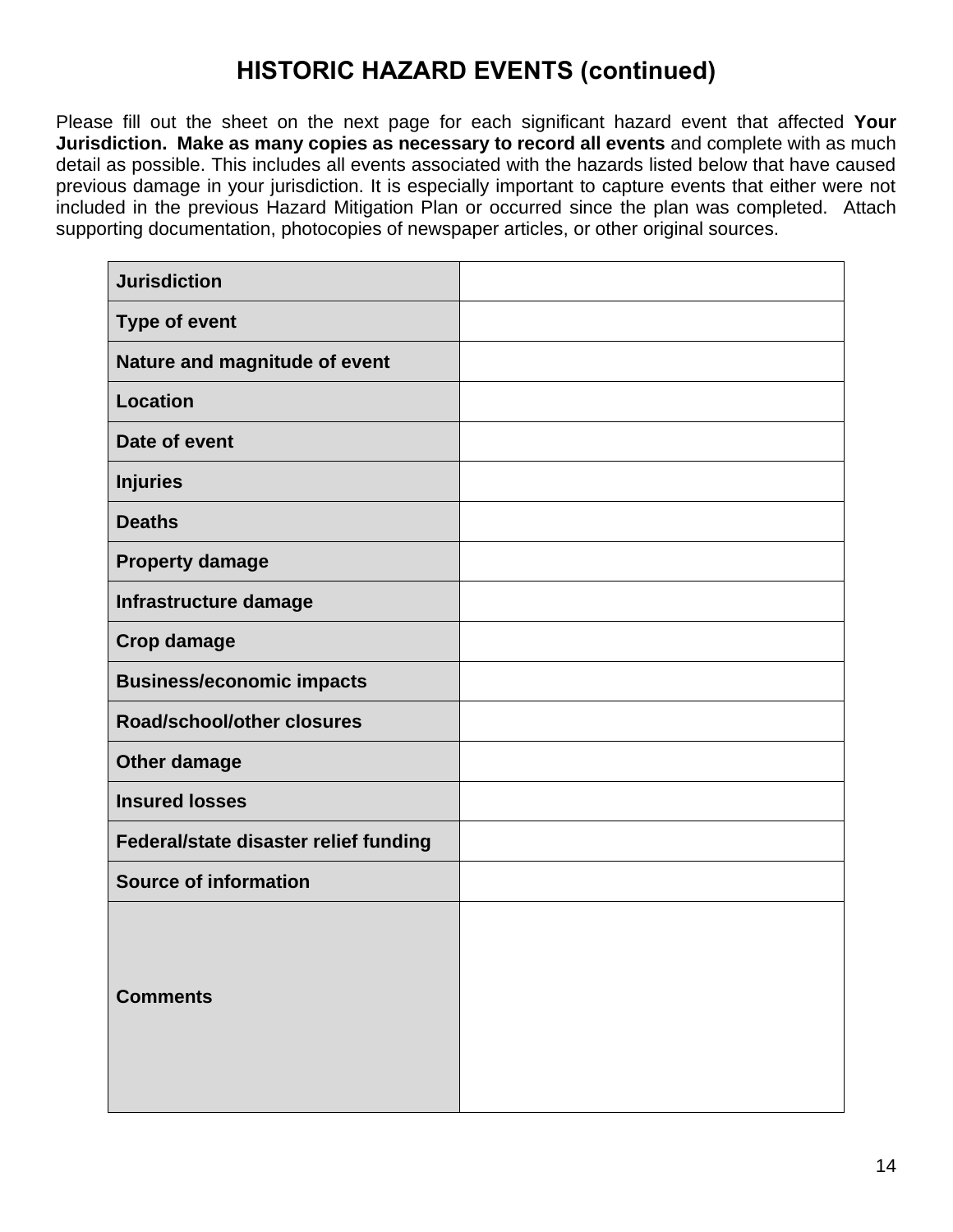# **ASSESSMENT OF PREVIOUSLY PROPOSED ACTIONS**

**Jurisdiction: \_\_\_\_\_\_\_\_\_\_\_\_\_\_\_\_\_\_\_\_\_\_\_\_\_\_\_\_\_\_\_\_\_\_\_\_\_\_\_\_\_\_\_\_\_\_\_\_\_\_\_\_\_\_\_\_\_\_\_\_\_\_\_\_\_\_**

The contractor/plan development facilitator has provided a list of actions proposed in the previously approved plan for each jurisdiction. Use the worksheet below to evaluate whether each action is still current, feasible, desirable, and/or creates benefit that outweighs the cost.

The worksheet should include information on the status of the action and progress made in implementation, if any. This includes:

- For **completed actions** provide a description of the implementation process. This may be a success story you would like to publicize in your community.
- Some of the actions might have been **ongoing** in nature, such public information and education programs. When this is the case, indicate what activity has occurred during the previous five years, and indicate if this program is still viable enough that it should be carried on into the future.
- If **no progress** has been made in the implementation of a given action, discuss why. Note that implementation is not a requirement. However, if no progress has been made, perhaps this is an action that would be appropriate to delete in the updated plan.

During review of the previously approved actions, consider whether any new actions should be proposed. Perhaps damages from a recent hazard event have indicated the need for new approaches to protect property and life. Review the problem statements from the updated plan for ideas. Also review the FEMA publication *Mitigation Ideas: A Resource for Reducing Risk to Natural Hazards (January 2013).*

| # | <b>Action</b> | <b>Status</b> |         |                              |                                                                                    | Keep – $\checkmark$          |
|---|---------------|---------------|---------|------------------------------|------------------------------------------------------------------------------------|------------------------------|
|   |               | Complete      | Ongoing | <b>No</b><br><b>Progress</b> | <b>Description of Implementation Activities</b><br>or Reasons for Lack of Progress | Delete $- X$<br>$Modify - M$ |
|   |               |               |         |                              |                                                                                    |                              |
|   |               |               |         |                              |                                                                                    |                              |
|   |               |               |         |                              |                                                                                    |                              |